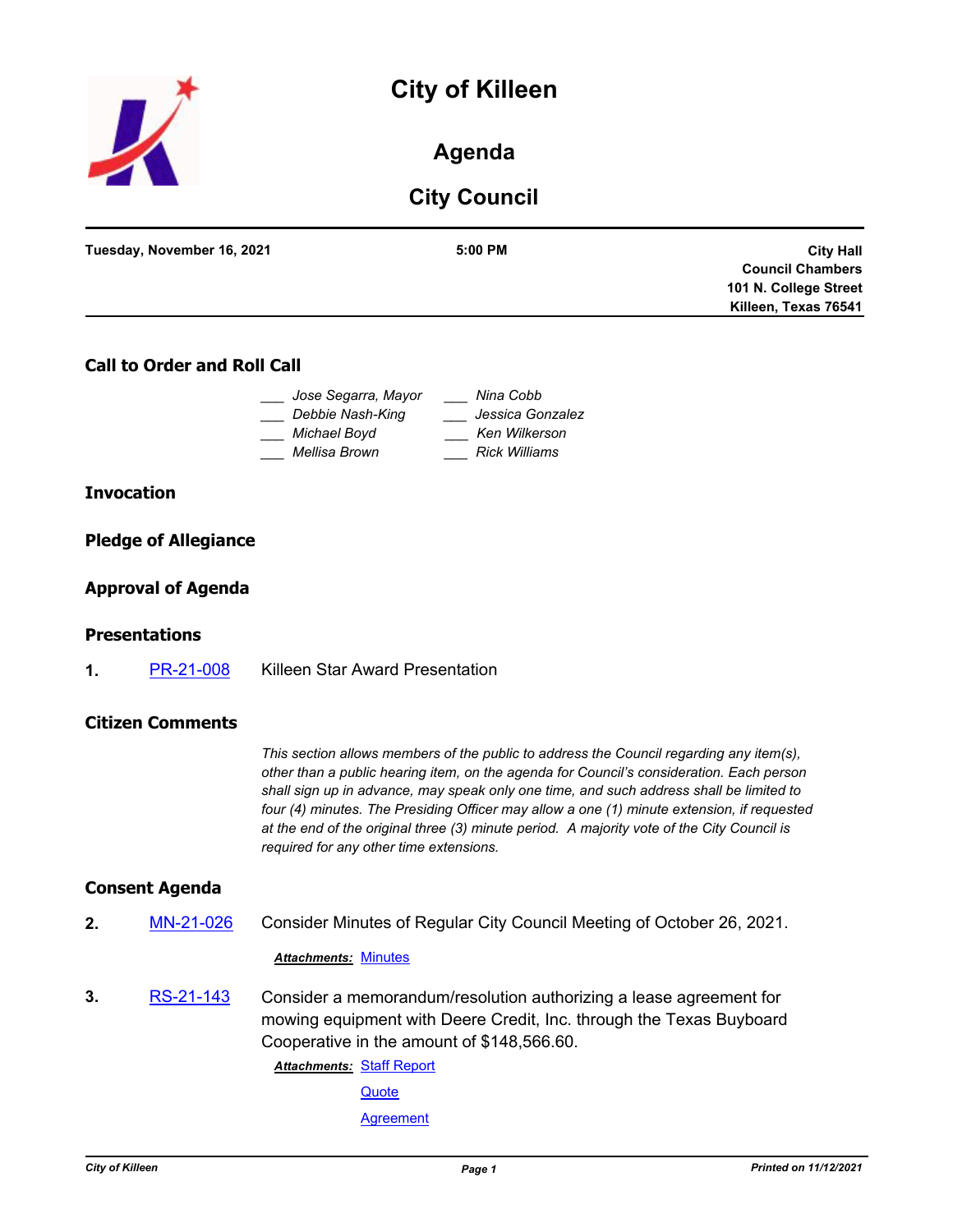[Certificate of Interested Parties](http://killeen.legistar.com/gateway.aspx?M=F&ID=abe4ff1f-bde5-45aa-9c33-29ce410609bd.pdf)

**[Presentation](http://killeen.legistar.com/gateway.aspx?M=F&ID=dc180ccd-7b4d-46a9-aaee-cb481db37fe5.pdf)** 

**4.** [RS-21-144](http://killeen.legistar.com/gateway.aspx?m=l&id=/matter.aspx?key=5748) Consider a memorandum/resolution awarding a contract to replace roofing at the transfer station to Final Solutions Roofing, LLC through the TIPS national purchasing cooperative in the amount of \$229,856.22.

> **Attachments: [Staff Report](http://killeen.legistar.com/gateway.aspx?M=F&ID=ec77acbb-b0e4-4ff4-bdd4-605c28da0e66.pdf) [Pictures](http://killeen.legistar.com/gateway.aspx?M=F&ID=2aebf3f9-dd0e-472f-97e5-4fcf4459d651.pdf) [Proposals](http://killeen.legistar.com/gateway.aspx?M=F&ID=e2c120ed-8450-4661-8c4e-9d7789b49049.pdf) [Agreement](http://killeen.legistar.com/gateway.aspx?M=F&ID=c33db8c4-13e8-463c-8e1a-d785bf0fe12f.pdf)** [Certificate of Interested Parties](http://killeen.legistar.com/gateway.aspx?M=F&ID=124fb66d-8c73-4ecb-add0-3eb4a49164ba.pdf) **[Presentation](http://killeen.legistar.com/gateway.aspx?M=F&ID=a527a508-2754-4db5-919e-3d16db37c452.pdf)**

- **5.** [RS-21-145](http://killeen.legistar.com/gateway.aspx?m=l&id=/matter.aspx?key=5769) Consider a memorandum/resolution awarding Bid No. 22-04, Head Start Expansion-Avenue C Project to ASJ Construction, LLC in an amount not to exceed \$262,430.
	- **Attachments: [Staff Report](http://killeen.legistar.com/gateway.aspx?M=F&ID=c5913a92-52d3-4cab-8f8a-2220eefc6b66.pdf)** [Bid Tab](http://killeen.legistar.com/gateway.aspx?M=F&ID=62441106-1343-4142-97ec-f5a25284d8a1.pdf) **[Letter of Obligation](http://killeen.legistar.com/gateway.aspx?M=F&ID=18cf8fee-47cf-4091-86d1-d1c7ab3d5062.pdf) [Contract](http://killeen.legistar.com/gateway.aspx?M=F&ID=c62d4145-a0ce-4ac8-af89-1b521b7701d5.pdf)** [Certificate of Interested Parties](http://killeen.legistar.com/gateway.aspx?M=F&ID=b09c370b-ae04-4faa-a629-bcd27a2a09a1.pdf) **[Presentation](http://killeen.legistar.com/gateway.aspx?M=F&ID=6b1dfd8c-d09c-46fb-8423-73fd57178907.pdf)**
- **6.** [RS-21-146](http://killeen.legistar.com/gateway.aspx?m=l&id=/matter.aspx?key=5766) Consider a memorandum/resolution approving a grant agreement with the Boys & Girls Clubs of Central Texas in an amount not to exceed \$750,000.

**Attachments: [Staff Report](http://killeen.legistar.com/gateway.aspx?M=F&ID=287b5b1b-d26e-45e1-a614-6ea6deb833b0.pdf) [Agreement](http://killeen.legistar.com/gateway.aspx?M=F&ID=15279a25-180d-4ce3-8b78-4e9eb6e5175a.pdf)** [Certificate of Interested Parties](http://killeen.legistar.com/gateway.aspx?M=F&ID=58e3d0c7-97d9-4819-a718-360461bf241a.pdf) **[Presentation](http://killeen.legistar.com/gateway.aspx?M=F&ID=31d31db8-79a5-4e35-bf5c-b155bc2b3865.pdf)** 

**7.** [RS-21-147](http://killeen.legistar.com/gateway.aspx?m=l&id=/matter.aspx?key=5767) Consider a memorandum/resolution authorizing proceeding with issuance of certificates of obligation for street improvements and further directing the publication of notice of intention to issue combination tax and revenue certificates of obligation for street improvements.

**Attachments: [Staff Report](http://killeen.legistar.com/gateway.aspx?M=F&ID=27cd07c5-2c3a-46d8-9194-796f53516b19.pdf)** 

**[Resolution](http://killeen.legistar.com/gateway.aspx?M=F&ID=d40e25d1-ea69-4bd3-8e89-5ebbca10f025.pdf)** 

**[Presentation](http://killeen.legistar.com/gateway.aspx?M=F&ID=3f4a9a18-2e93-49bb-8363-5a331b327a97.pdf)** 

**8.** [RS-21-148](http://killeen.legistar.com/gateway.aspx?m=l&id=/matter.aspx?key=5768) Consider a memorandum/resolution expressing an official intent regarding the issuance of certificates of obligation for street improvements.

**Attachments: [Staff Report](http://killeen.legistar.com/gateway.aspx?M=F&ID=2e567e23-6fd8-4a42-9754-d5533fe63092.pdf)** 

**[Resolution](http://killeen.legistar.com/gateway.aspx?M=F&ID=ed003634-4715-4414-8592-28a011a45e13.pdf)** 

**[Presentation](http://killeen.legistar.com/gateway.aspx?M=F&ID=cae924a9-511c-4e23-835f-a162577d5b08.pdf)**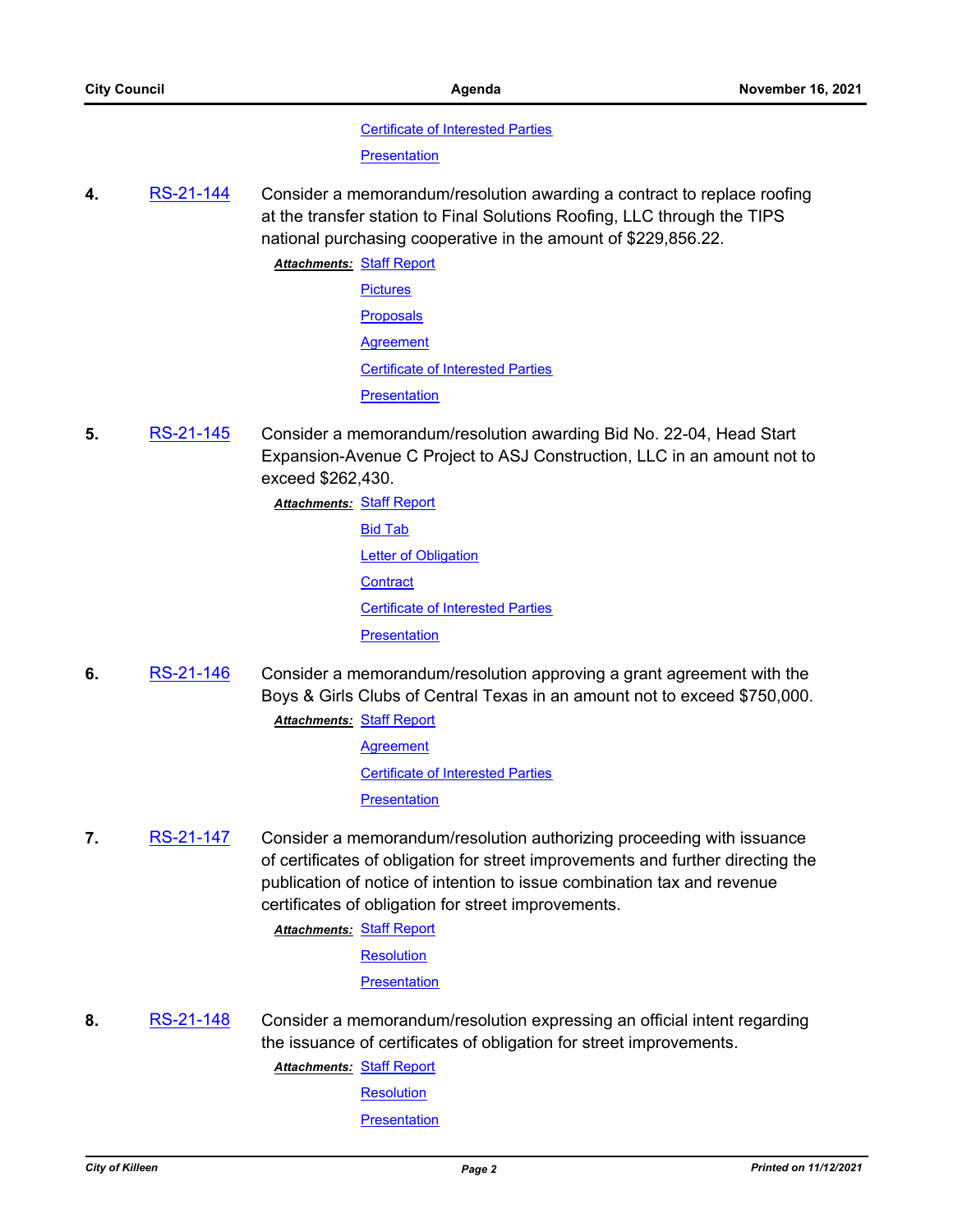**9.** [RS-21-149](http://killeen.legistar.com/gateway.aspx?m=l&id=/matter.aspx?key=5782) Consider a memorandum/resolution authorizing a professional services agreement for the design of the Gilmer Street reconstruction project with KSA Engineers in the amount of \$658,710.

> **Attachments: [Staff Report](http://killeen.legistar.com/gateway.aspx?M=F&ID=eb8b5f11-60ca-4dc0-be39-a280bdd5f6ce.pdf)** [Proposal](http://killeen.legistar.com/gateway.aspx?M=F&ID=c369a542-204b-4d48-a3ba-d195d4e08763.pdf) **[Agreement](http://killeen.legistar.com/gateway.aspx?M=F&ID=ef94cd22-9d6f-4f9c-936c-4ec9875a5492.pdf)** [Certificate of Interested Parties](http://killeen.legistar.com/gateway.aspx?M=F&ID=b60d09c2-aba3-4f67-8569-49bb8233daad.pdf) **[Presentation](http://killeen.legistar.com/gateway.aspx?M=F&ID=81289d62-db23-4b13-9821-ac9f8a6ae78e.pdf)**

**10.** [RS-21-150](http://killeen.legistar.com/gateway.aspx?m=l&id=/matter.aspx?key=5781) Consider a memorandum/resolution authorizing a professional services agreement for the design of the Bunny Trail street reconstruction project with Kimley-Horn and Associates, Inc., in the amount of \$421,550.

> [Staff Report](http://killeen.legistar.com/gateway.aspx?M=F&ID=ff364db4-017b-453c-8f56-80238891eea1.pdf) *Attachments:* **[Proposal](http://killeen.legistar.com/gateway.aspx?M=F&ID=14b7c297-1777-4b57-bb95-841d2ce68357.pdf) [Agreement](http://killeen.legistar.com/gateway.aspx?M=F&ID=83f4e9a6-7f59-48d4-bd51-7f9e023a6a1a.pdf)** [Certificate of Interested Parties](http://killeen.legistar.com/gateway.aspx?M=F&ID=faeeda11-a024-4528-82d3-15e866c164f8.pdf) **[Presentation](http://killeen.legistar.com/gateway.aspx?M=F&ID=c266897d-d948-40ba-9935-c6d3d670ca11.pdf)**

**11.** [OR-21-025](http://killeen.legistar.com/gateway.aspx?m=l&id=/matter.aspx?key=5644) Consider an ordinance amending the corporate city limits of the City of Killeen to disannex approximately 26.57 acres of land out of the K. Erhard Survey, Abstract No. 292, being generally located east of the terminus of Hollow Drive and declaring said land to no longer be a part of said City.

> **Attachments: [Staff Report](http://killeen.legistar.com/gateway.aspx?M=F&ID=354ee971-8aac-45f4-aaa6-ee6e740e86cb.pdf) [Maps](http://killeen.legistar.com/gateway.aspx?M=F&ID=abb0fe36-63e3-40a4-85bf-39ce05e8d2b3.pdf)** [Petition for Disannexation](http://killeen.legistar.com/gateway.aspx?M=F&ID=211e11ab-714b-4074-bbe4-7d43fd4ce90b.pdf) **[Ordinance](http://killeen.legistar.com/gateway.aspx?M=F&ID=7ed71fe6-6cd7-46c9-aa17-42278a04c0ce.pdf) [Presentation](http://killeen.legistar.com/gateway.aspx?M=F&ID=28b88ef9-4348-4c02-a8e2-c14cfba4bba8.pdf)**

### **Public Hearings**

**12.** [PH-21-063](http://killeen.legistar.com/gateway.aspx?m=l&id=/matter.aspx?key=5725) HOLD a public hearing and consider an ordinance requested by Mitchell & Associates, Inc. on behalf of Centroplex Builders, L.L.C. (Case #Z21-32) to rezone approximately 12.39 acres out of the Morris Subdivision Phase Two, Lots 11-23, Block 7; Lots 13-30, Block 8; and Lots 2, 14, and part of Lot 15, Block 2 from "RM-1" (Residential Modular Home Single Family District), "R-3" (Multi-Family Residential District), and "B-3" (Local Business District) to "R-2" (Two Family Residential District). The properties are located at 1102-1106 Karen Drive, 1101-1306 Nina Drive, 3202-3216 Ricks Road, and 1002 and 1010 Anna Lee Drive, Killeen, Texas.

> **Attachments: [Staff Report](http://killeen.legistar.com/gateway.aspx?M=F&ID=b76e2b4c-3905-4f68-9e57-4037cbc32545.pdf) [Maps](http://killeen.legistar.com/gateway.aspx?M=F&ID=c88872db-7a0a-4383-bb06-3ac2c1f1f469.pdf) [Minutes](http://killeen.legistar.com/gateway.aspx?M=F&ID=b26fb4b4-c453-4093-8079-e35b3836464b.pdf) [Ordinance](http://killeen.legistar.com/gateway.aspx?M=F&ID=4ad6bcdf-3cdc-4010-a3bb-6976471dc389.pdf)**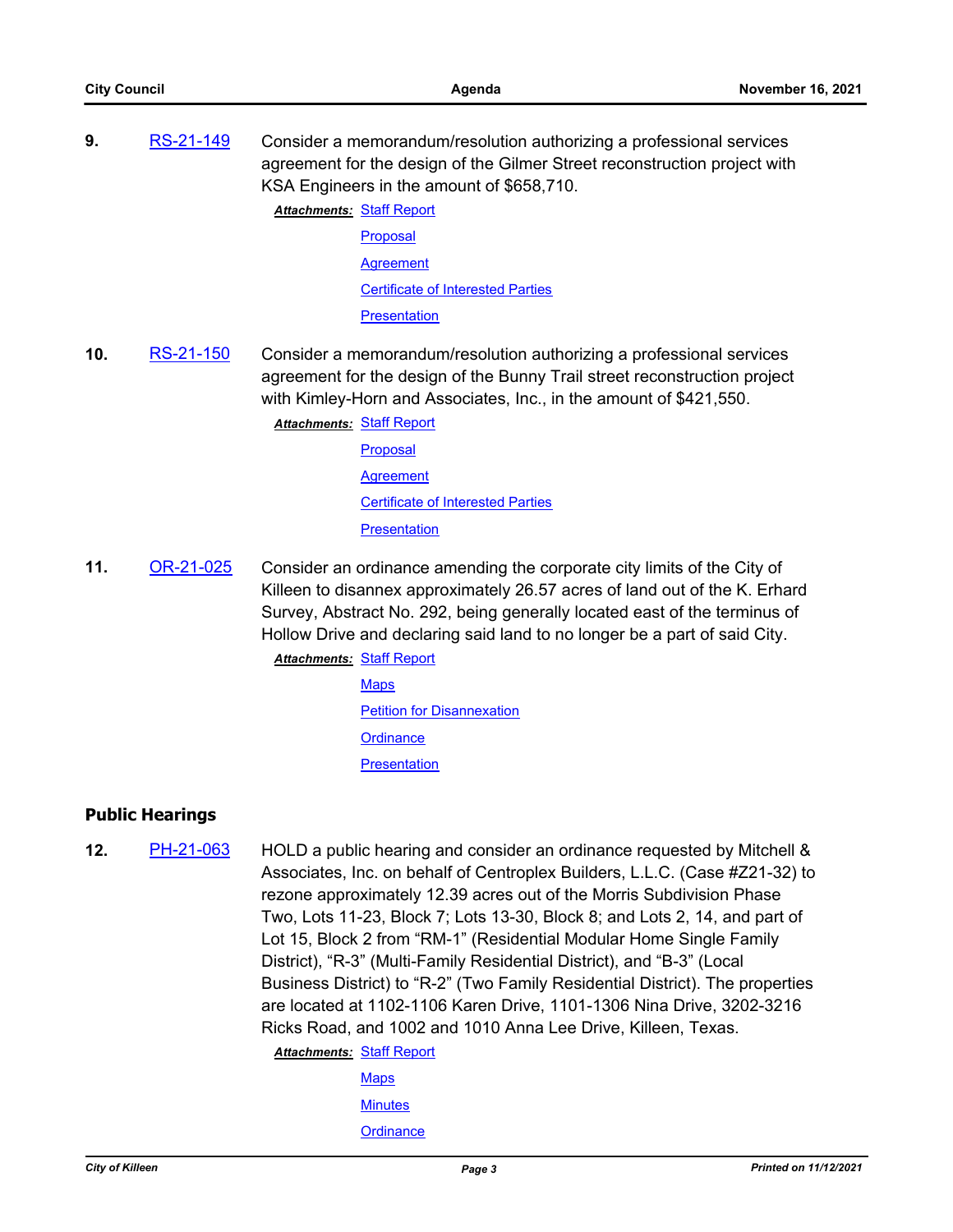[Zoning Exhibit](http://killeen.legistar.com/gateway.aspx?M=F&ID=33e89d26-27c7-4f74-b490-ee5f273dc51d.pdf) [LOMR](http://killeen.legistar.com/gateway.aspx?M=F&ID=2ac48f00-0e4d-47d2-abf4-e23bfbbd0c7b.pdf) **[Responses](http://killeen.legistar.com/gateway.aspx?M=F&ID=7497398d-7eaa-400d-aa7f-ba93cc1f9a14.pdf) [Considerations](http://killeen.legistar.com/gateway.aspx?M=F&ID=0239712c-1ecf-4929-9749-c98c4f88fd0d.pdf) [Presentation](http://killeen.legistar.com/gateway.aspx?M=F&ID=78941018-29b6-46ed-9746-7bdbd1bc6963.pdf)** 

**13.** [PH-21-064](http://killeen.legistar.com/gateway.aspx?m=l&id=/matter.aspx?key=5765) HOLD a public hearing and consider an ordinance amending the FY 2022 Annual Budget of the City of Killeen to increase revenue and expense accounts in the Solid Waste Fund.

> [Staff Report](http://killeen.legistar.com/gateway.aspx?M=F&ID=cb38fb57-d6a9-485e-8b3c-80e611ccb233.pdf) *Attachments:* **[Ordinance](http://killeen.legistar.com/gateway.aspx?M=F&ID=0232d053-7a7a-49cc-8ed2-4b53ced84f68.pdf)**

> > **[Presentation](http://killeen.legistar.com/gateway.aspx?M=F&ID=09fb7337-26c2-4bca-a879-f14205fa235c.pdf)**

#### **Adjournment**

*I* certify that the above notice of meeting was posted on the Internet and on the bulletin *boards at Killeen City Hall and at the Killeen Police Department on or before 5:00 p.m. on November 12, 2021.*

*Lucy C. Aldrich, City Secretary* 

*\_\_\_\_\_\_\_\_\_\_\_\_\_\_\_\_\_\_\_\_\_\_\_\_\_\_\_\_\_\_\_*

*The public is hereby informed that notices for City of Killeen meetings will no longer distinguish between matters to be discussed in open or closed session of a meeting. This practice is in accordance with rulings by the Texas Attorney General that, under the Texas Open Meetings Act, the City Council may convene a closed session to discuss any matter listed on the agenda, without prior or further notice, if the matter is one that the Open Meetings Act allows to be discussed in a closed session.*

*This meeting is being conducted in accordance with the Texas Open Meetings Law [V.T.C.A., Government Code, § 551.001 et seq.]. This meeting is being conducted in accordance with the Americans with Disabilities Act [42 USC 12101 (1991)]. The facility is wheelchair accessible and handicap parking is available. Requests for sign interpretive services are available upon requests received at least 48 hours prior to the meeting. To make arrangements for those services, please call 254-501-7700, City Manager's Office, or TDD 1-800-734-2989.*

#### **Notice of Meetings**

*The Mayor and/or City Council have been invited to attend and/or participate in the following meetings/conferences/events. Although a quorum of the members of the City Council may or may not be available to attend this meeting, this notice is being posted*  to meet the requirements of the Texas Open Meetings Act and subsequent opinions of *the Texas Attorney General's Office. No official action will be taken by Council.*

*• Military Relations Luncheon, November 17, 2021, 11:30 a.m.,Killeen Courtyard by*